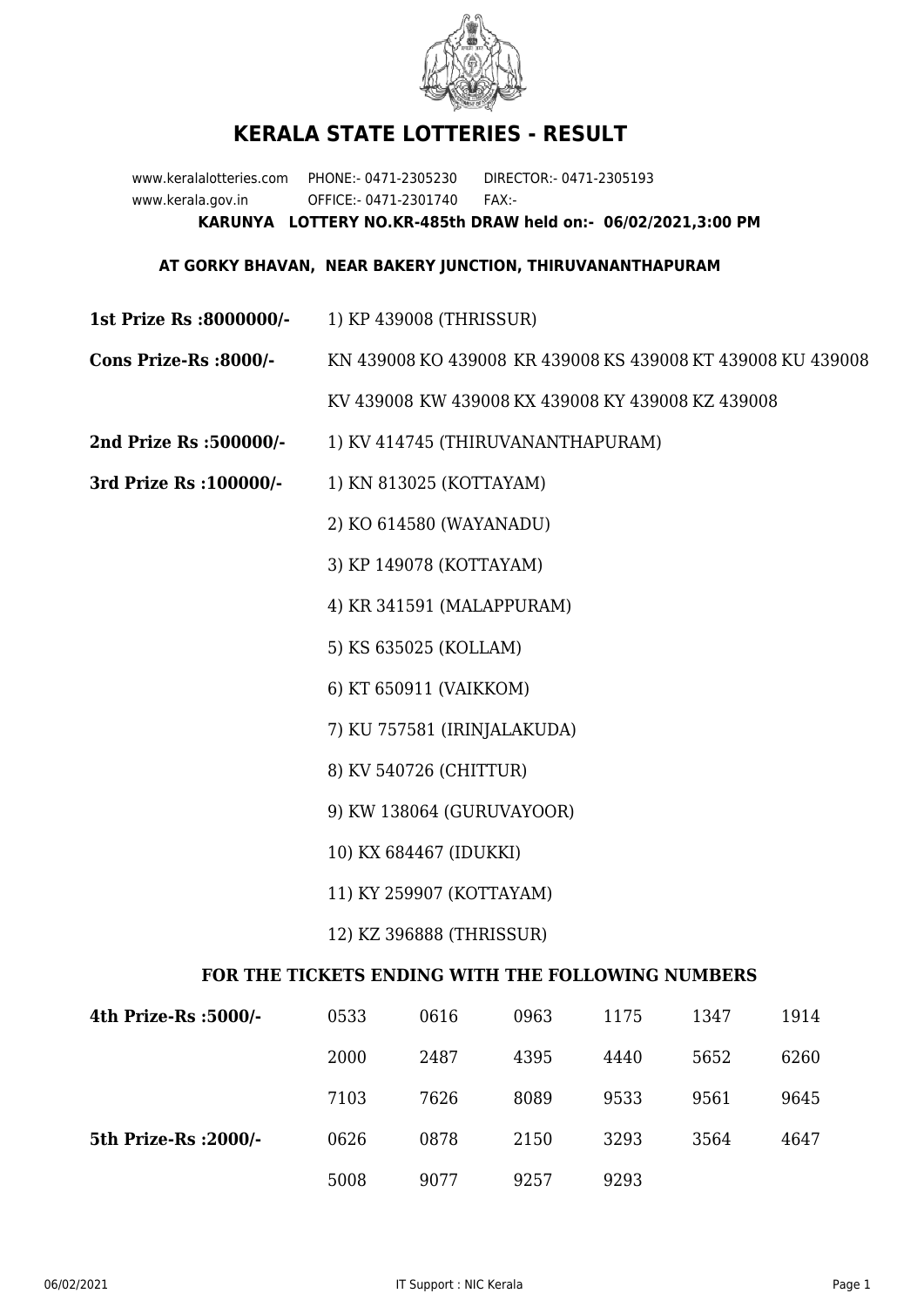| 6th Prize-Rs : 1000/- | 1082 | 1187 | 2900 | 3350 | 3394 | 4517 |
|-----------------------|------|------|------|------|------|------|
|                       | 4571 | 5858 | 5957 | 6329 | 7323 | 8445 |
|                       | 8769 | 9791 |      |      |      |      |
| 7th Prize-Rs :500/-   | 0066 | 0147 | 0193 | 0903 | 1003 | 1160 |
|                       | 1252 | 1506 | 1699 | 1721 | 1728 | 1926 |
|                       | 2014 | 2062 | 2281 | 2311 | 2456 | 2482 |
|                       | 2492 | 2495 | 2661 | 3181 | 3318 | 3494 |
|                       | 3638 | 3693 | 3820 | 3933 | 4009 | 4090 |
|                       | 4105 | 4109 | 4349 | 4494 | 4542 | 4555 |
|                       | 4656 | 4724 | 4770 | 5096 | 5140 | 5371 |
|                       | 5495 | 5573 | 5789 | 5954 | 6353 | 6597 |
|                       | 6695 | 6784 | 6804 | 7018 | 7208 | 7322 |
|                       | 7733 | 7859 | 7934 | 8015 | 8261 | 8303 |
|                       | 8389 | 8754 | 8926 | 8968 | 9049 | 9299 |
|                       | 9369 | 9381 | 9411 | 9644 | 9747 | 9750 |
| 8th Prize-Rs : 100/-  | 0056 | 0149 | 0587 | 0609 | 0628 | 0657 |
|                       | 0989 | 0994 | 0998 | 1026 | 1053 | 1103 |
|                       | 1145 | 1165 | 1290 | 1499 | 1507 | 1519 |
|                       | 1558 | 1726 | 1753 | 1755 | 1805 | 1821 |
|                       | 1900 | 1913 | 2105 | 2307 | 2368 | 2393 |
|                       | 2446 | 2452 | 2582 | 2593 | 2636 | 2638 |
|                       | 2647 | 2693 | 2811 | 2880 | 2926 | 3072 |
|                       | 3129 | 3196 | 3245 | 3421 | 3625 | 3643 |
|                       | 3702 | 3753 | 3954 | 4018 | 4095 | 4141 |
|                       | 4172 | 4185 | 4194 | 4419 | 4471 | 4482 |
|                       | 4488 | 4510 | 4613 | 4826 | 4998 | 5012 |
|                       | 5038 | 5083 | 5215 | 5325 | 5388 | 5451 |
|                       | 5470 | 5773 | 5895 | 5934 | 5973 | 6019 |
|                       | 6074 | 6098 | 6217 | 6227 | 6347 | 6403 |